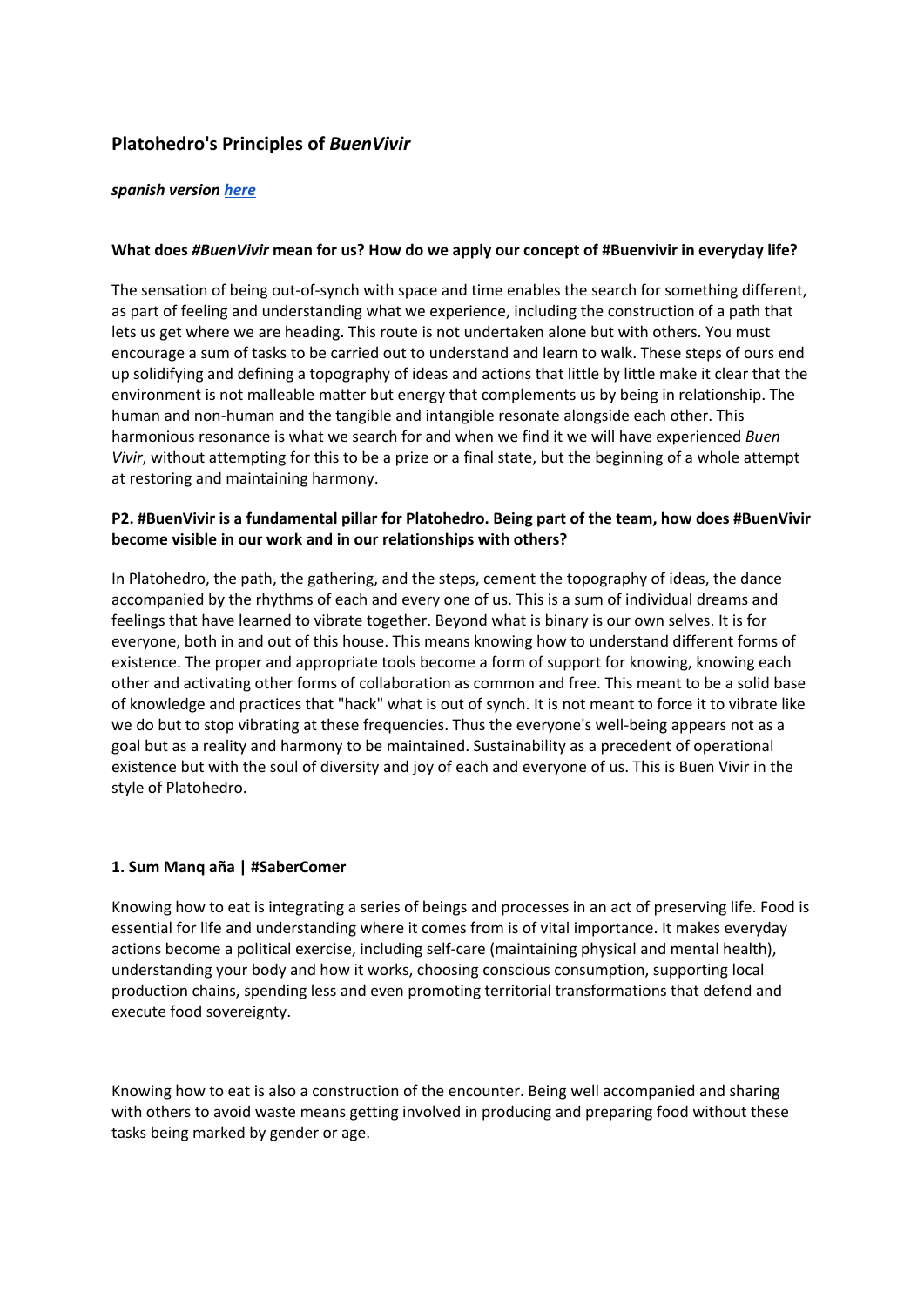Finally, knowing how to eat is opening up reflection on health as an individual and collective responsibility. It is a commitment for achieving sovereignty and freedom that begins with the body itself, without being out of synch with the environment.

# **2. Suma Umaña | #SaberBeber**

Knowing how to drink complements knowing how to eat.

Drinking a lot of water allows us to have a clean mind, with balanced clarity and emotions. It hydrates us, prevents pain, and gives us energy to be active. Drinking water without additives and sugar is a way of receiving what life gives us in its purest form. We are liquid and through liquid we socialize and celebrate rituals to share with others. We also get drunk, which allows us to flow and let flow through the liquid that we are. It fills and calms us at the same time.

Water is a fundamental element for life on earth in almost all ways. We are fluid beings full of water. The parts of these systems means taking care of water as a vital issue and need.

# **3. Suma Thokoña | #SaberDanzar**

Knowing how to dance means knowing how to be present, relate, and connect. It also has to do with communicating with other beings, with the ritual of liberating the body in connection with the cosmos, with spirituality.

Dancing is the mystical language of the complete being in a decentralized expression of the body in its entirety, of the spirit and the heart in consideration with others and with the earth that provides us with support.

Navigating space and learning to share, understanding rhythms and pauses of movements, and also understanding stillness. Choreographing solutions and releasing burdens, discomforts, and emotions. Celebrating life through catharsis. Dancing is feeling and transmitting a source of one's own energy, collective energy and environmental energy without having to go through the rational.

Dancing opens a door to a sensory and fluid dimension that allows us to celebrate life by letting ourselves be free and a part of a whole.

If we learned to dance from a young age, we would walk in harmony and know how to walk together, without stepping on each other, with consent, embracing the diversity of expressions, because even the revolution is danced.

# **4. Suma Ikiña | #SaberDormir**

Knowing how to sleep is one of the most important, complicated, and even perhaps rigorous, principles. It is a need that requires attention.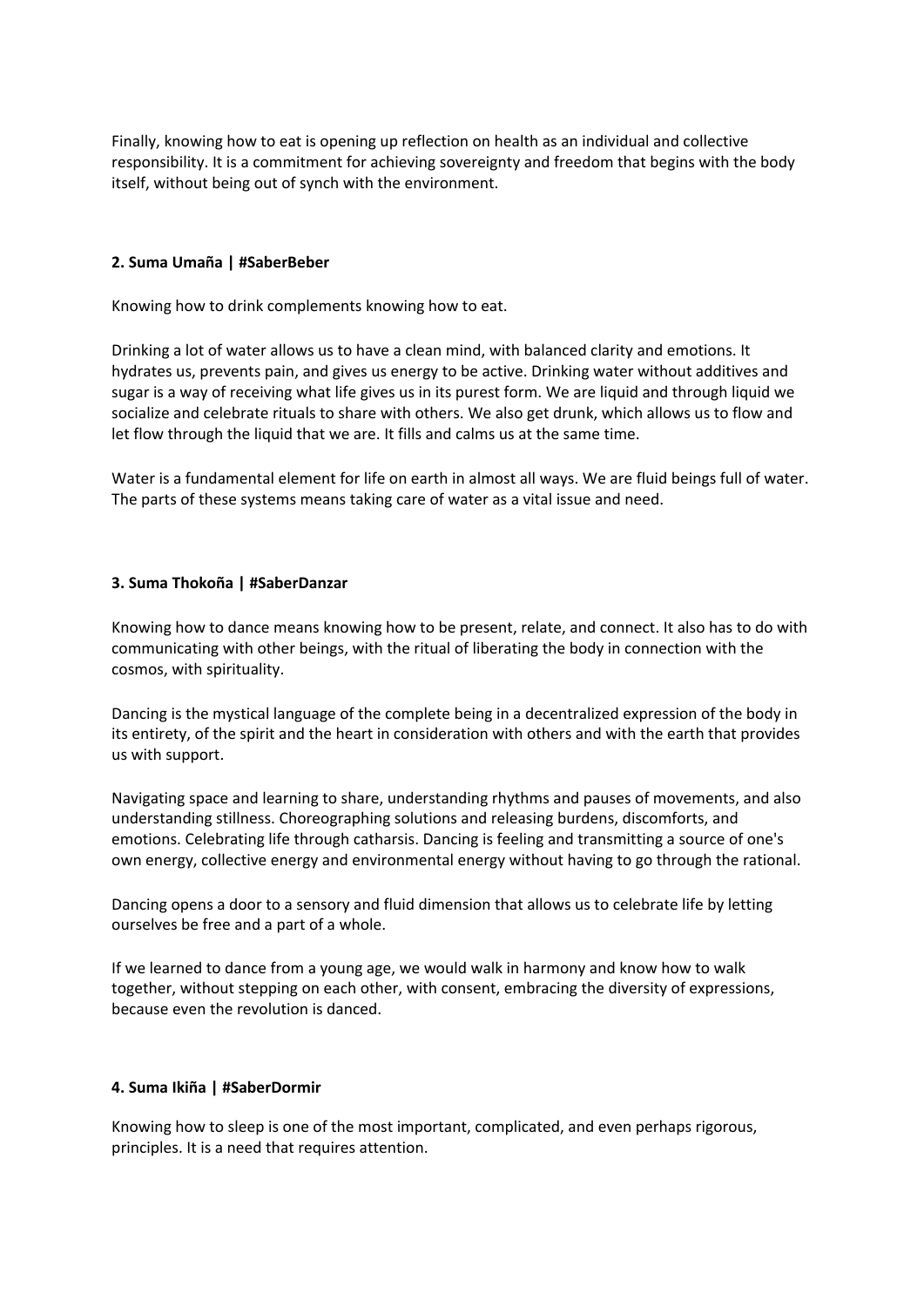We demand from our body and our mind throughout the day, sometimes so much that during the night they are still active. Exhaustion overloads the mind and body. We enter into crisis. We lose sleep and end up in a cycle of insomnia that wears us out and makes us sick.

Sleeping has its own rituals to predispose itself to rest, silence, and pause, such as taking into account the position of the bed or learning to sleep two days (the night of one and the dawn of the other). It is essential to recover and recharge the lost energy for the regeneration of the organism and our ideas. It is essential that we know how to sleep enough to have fluidity and cleanse our mind.

Sleeping can also be a state of protection when something distresses us. It can make us withdraw and deactivate as a matter of rhythms and times, of intensities and repose.

When we know to sleep we facilitate the revitalization of the body and mind to think and project ourselves in an organized manner.

# **5. Suma Irnakaña | #SaberTrabajar**

Working means change, challenge, creativity, love, and dedication. Working has to do with the fulfillment of each and every person.

Forgetting about salaried work, understood a capitalist and western rhythm, we must seek to work with pleasure, facing our everyday lives, doing what we like without feeling under the weight of senseless obligation.

It is important to work with respect: rhythm and time, our energy, environment, tools, valuing work done by others, using all our senses to reach non-exhausting ways that help us achieve what we propose, facing difficulties with intelligence and patience.

The work we with care and love helps us learn and develop many skills and be willing to do so, favoring the rhythms of life and personal fulfillment.

#### **Know how to work at Platohedro**

The professional work at Platohedro teaches us more often than not to live with others, to listen, to understand the collective, to think from the collective, to leave individual egos and to understand that trust in others also resides in trusting oneself.

The search to know how to work that led to the founding of Platohedro also brought us the fortune of forming a diverse team that does what it likes to do and has different capacities that, bringing them together, can achieve wonderful things that teach us to walk together.

The work at Platohedro is not "a crazy job and for that it is paid", as some people say. It is knowing that beyond our doing, there is a background that impacts us in multiple ways, that seeks changes without selfishness, that leaves oneself to be a part of ideas that come together and act collectively.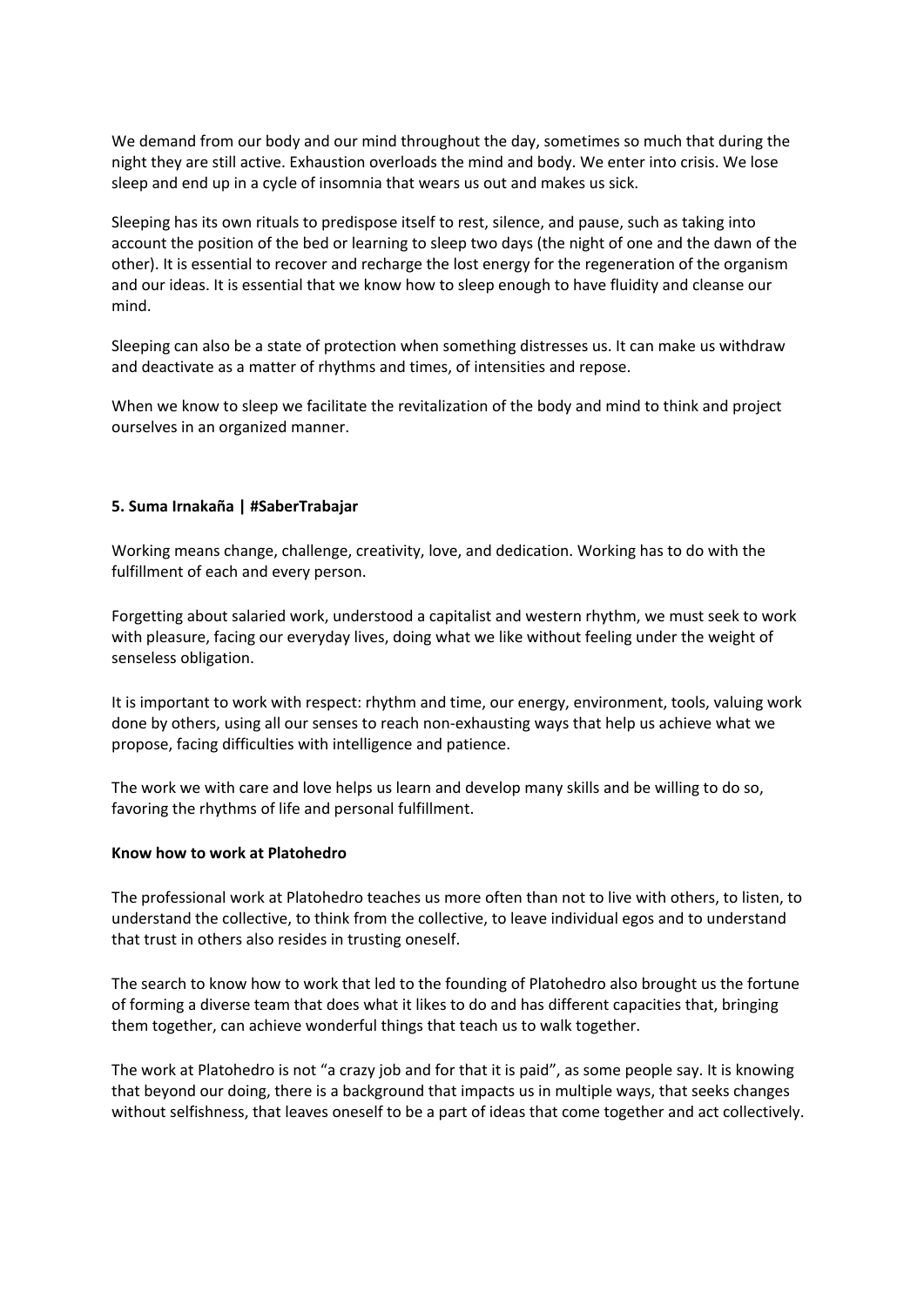Love for what we do is the engine of our work. It connects us with enthusiasm and on difficult days it helps us to remember why and what we are here for, understanding the undulations of energy, personal and collective.

# **6. Suma Lupiña | #SaberMeditar**

Knowing how to meditate, the importance of silence, and looking inside oneself, means knowing how to speak and dialogue with oneself. It allows us to renew and work our energy from other perspectives, from emptiness, echoes. It allows us to pay attention to our breathing and listen to our body. It is a principle related to moments of stillness, introspection, self-criticism, and reflection.

Knowing how to meditate is a process that is cultivated; one learns the need to do it, seeks that calm, takes time for that moment, takes the time to be grateful, prepares for life and death. There are many ways to meditate. What is important is to allow oneself time for self-observation, internal listening without judgement, inner peace or satisfaction so as to find and travel to own's path towards one's self.

# **7. Suma Amuyaña | #SaberPensar**

Knowing how to think is the ability to stop and reflect before speaking and acting. It also means to think collectively, build a collective intelligence, and learn to nurture thought. Knowing how to think is then a creative act. It means new ideas and clarities. It implies listening to others who are close and share in feelings and think about helping to have a broader perspective to navigate the map of possibilities.

Thinking beautiful mean living beautiful. There is a lot of beauty in thinking, but sometimes it can become something that paralyzes you. Thinking too much about things is not good. The saturation of information can play against you; it distresses you.

Knowing how to think is related to connecting the mind and heart. In this sense, it is related to the principle of knowing how to meditate. It means weaving the learning and experiences, knowing how to incorporate the voices of others into our construction, taking our learning from the past and projecting it into the future while being in the present. It means being reflective, questioning oneself, wanting to know what lies beyond, and having the ability to think critically and imagine radically.

# **8. Suma Munaña, Munayasiña | #SaberAmarYSerAmadx**

Knowing how to love means knowing how to love oneself and thus being able to dare and understand loving others. It means knowing how to give what you want to receive.

Knowing how to love and be loved is one of the most essential needs for humanity. Loving gives meaning to our lives. Love is unconditional. It means not having contracts, or definitions, or norms that limit ourselves and our freedom. Love is built from trust, freedom and listening. It means always seeking well-being.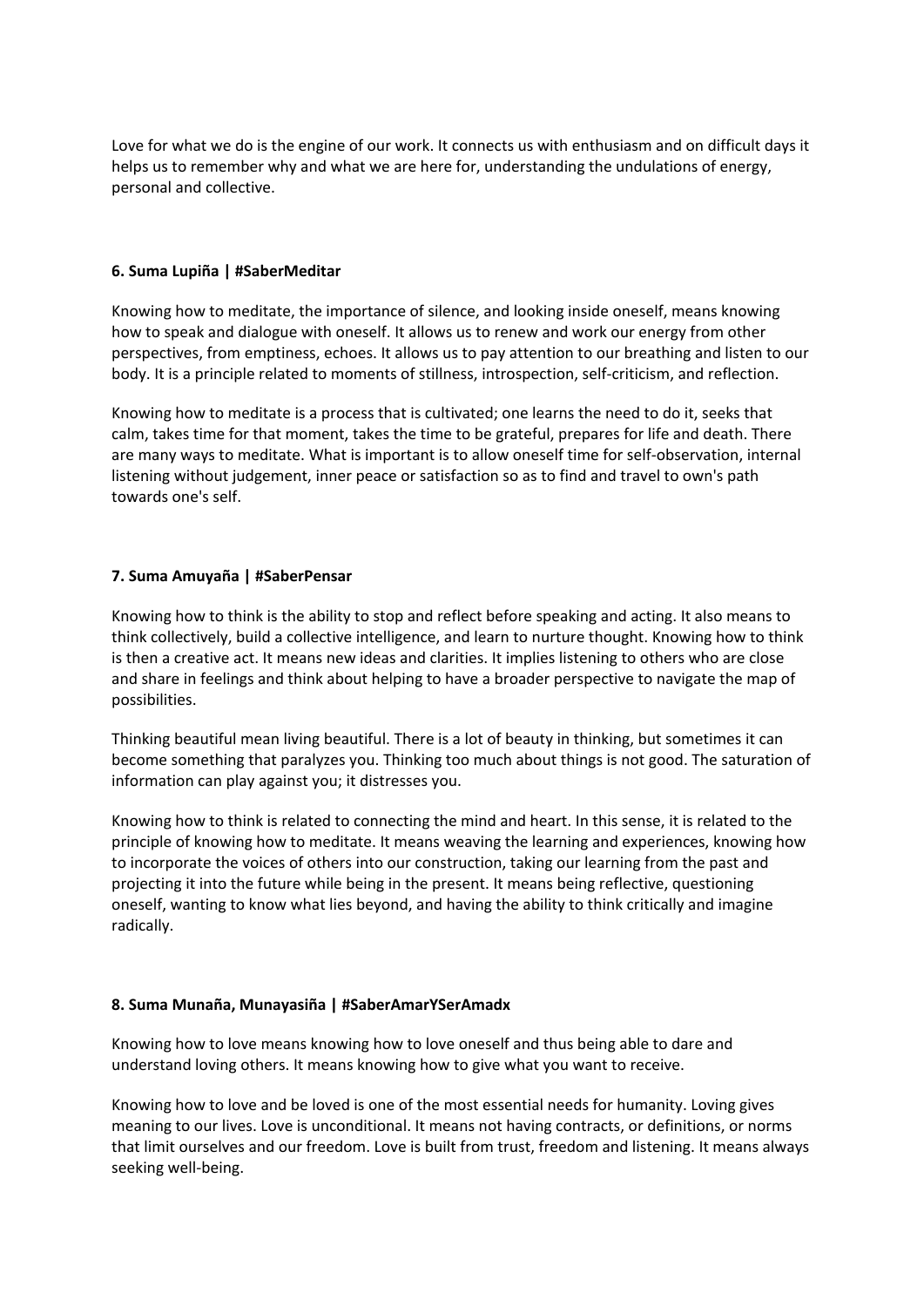Love as a vital force. Losing fear and facing risks makes love a good companion to building well-being. We are not taught to love and much less to be loved. There are many ways to love and we must learn all of the ways. It means de-idealizing and understanding how an everyday construction in relation to others, with what surrounds us and with what we do, includes moments of differences and difficulties.

This principle is a vertex between the previous ones that place us in knowing how to be with oneself and those that follow that are knowing how to be with the others in harmony.

# **9. Suma Ist aña | #SaberEscuchar**

Listening is a test of respect. It is key to communication. It implies an attitude to understanding others. It is fundamental for the construction of our relationships. It involves an act of abandonment of the ego and opening the body and the senses. It means leaving oneself and opening up to the environment.

Knowing how to listen is necessary for collective construction and knowledge. Listening helps to harmonize others. It is very necessary to learn to listen to ourselves and our surroundings.

We must find more and more ways to listen to each other. That is why knowing how to meditate and knowing how to think are well connected with this principle. They are also a part of learning, listening to the rhythm of the heart, the dialogue between humans and nonhumans, knowing how to be and knowing how to feel that there is within us, knowing what is in the environment, refining the ear to interpret people, spaces, measuring distances, internal listening, and manifestations of the body.

# **10. Suma Aruskipaña | #SaberHablarBien**

Words cultivate actions, build reality and create life. Speaking well then implies invoking the great power that words have to cultivate dialogue and communication. This is why it is important to work internally the ability to listen, observe and reflect on ourselves and those around us. This lets us connect our intention with our expression by selecting love and caring about what we are going to say. Speaking well does not mean that one must always speak. Silence is an ally in times with a lot of noise. Words are a means of personal and collective recognition.

# **11. Suma Samkasiña | #SaberSoñar**

Knowing how to dream is the result of connecting personal and collective goals and desires. When this synchronization happens, an energy is empowered that gives projection and momentum to a path that we trace together. This journey leads us to the construction of other possible worlds, materializing new realities based on dignity and harmony.

# **12. Suma Sarnaqaña | #SaberCaminar**

Knowing how to walk is something that is learned in the experience of walking alone and with others. Along the way we discover different forms and rhythms and we can surprise ourselves with